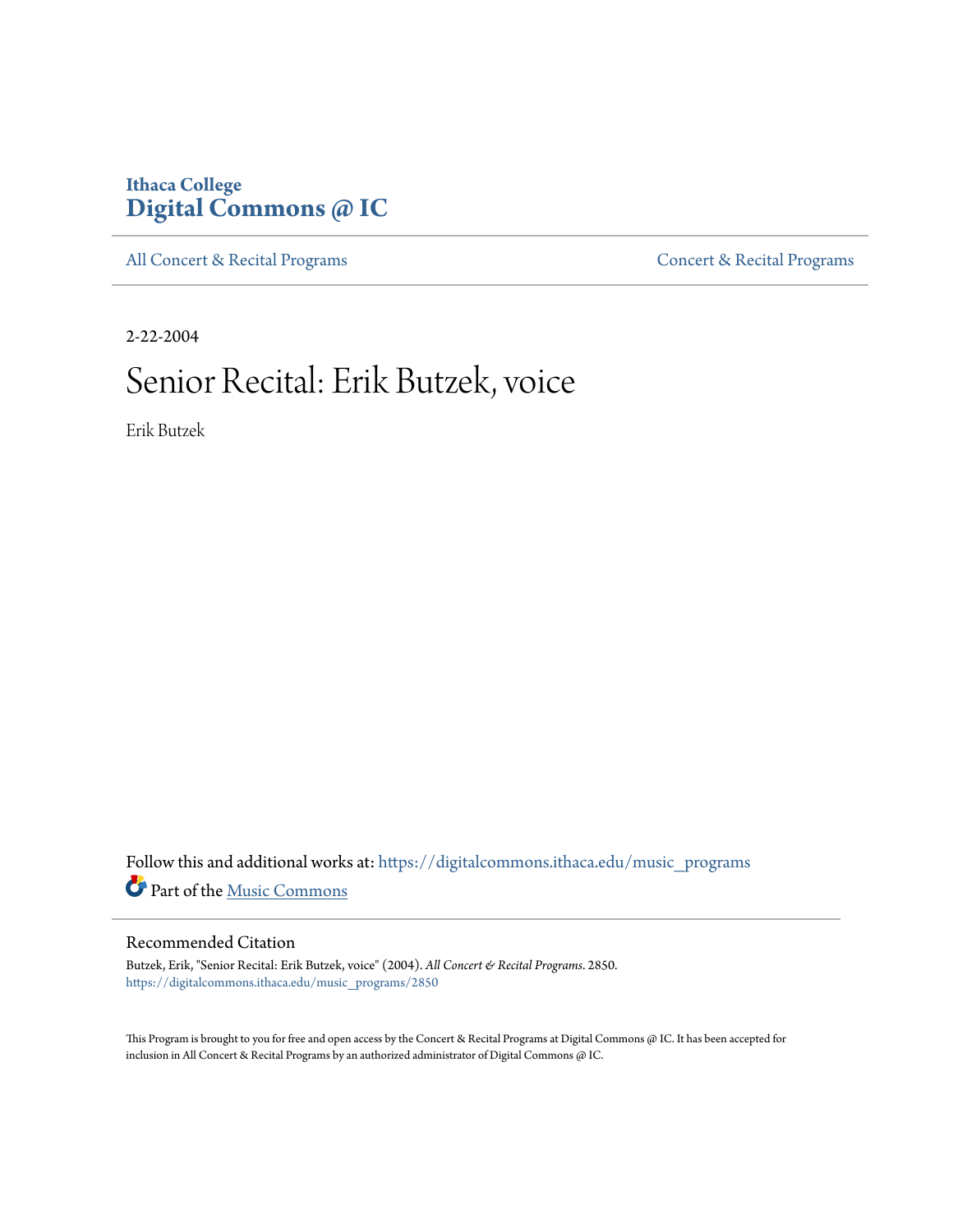# ITHACA COLLEGE SCHOOL OF MUSIC

**SENIOR RECITAL** 

Erik Butzek, voice ·Rebekah Miller, piano. J. Wolf Harting, guitar

FORD HALL SUNDAY, FEBRUARY 22, 2004 8:15 PM

 $\bigcirc$ 

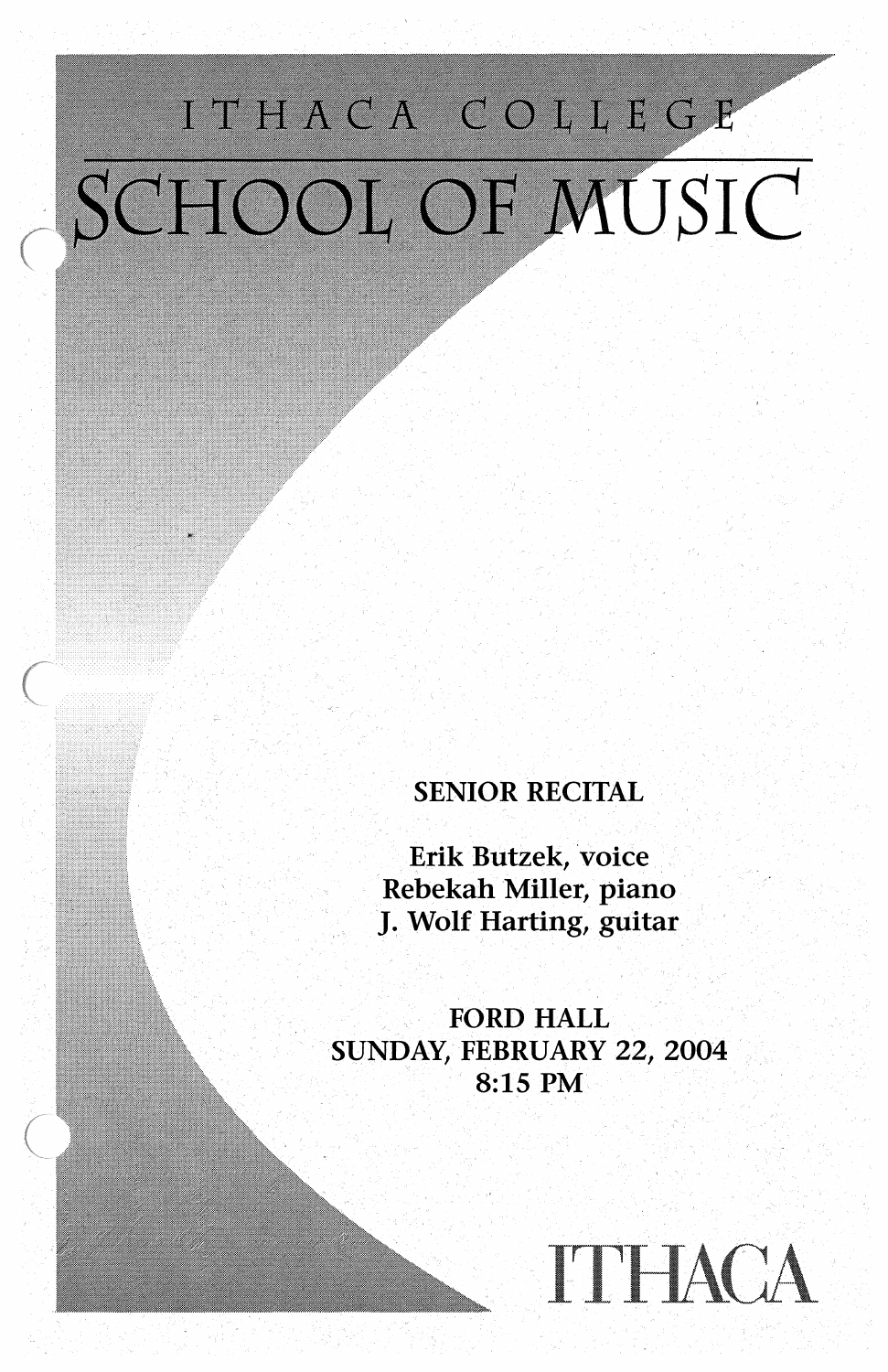### **PROGRAM**

Come Again Go Crystal Tears Sorrow, Stay

Widmung Mondnacht Mein Schöner Stern! Ich Grolle Nicht

"Ich baue Ganz from Die Entführung John Dowland  $(1563? - 1626)$ 

Robert Schumann  $(1810-1856)$ 

> W. A. Mozart  $(1756 - 1791)$

#### **INTERMISSION**

O Del Mio Amato Ben

Il Fervido Desiderio

L'Ultimo Bacio

Si Tu Le Veux

Stefano Donaudy  $(1879-1925)$ Vincenzo Bellini  $(1801 - 1835)$ F. Paolo Tosti  $(1846 - 1916)$ 

Charles Koechlin  $(1867-1950)$